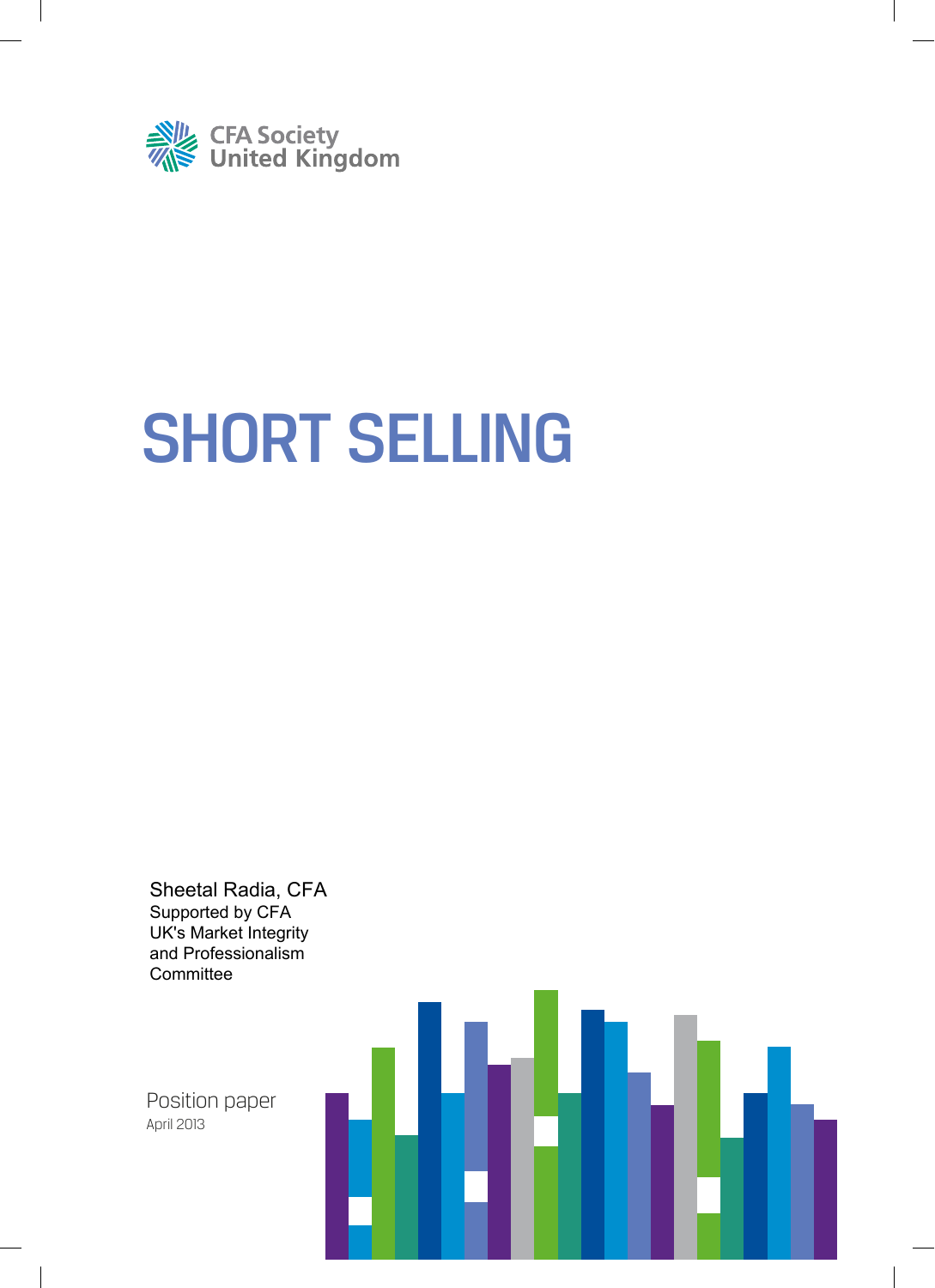# **SHORT SELLING**

### IN SUPPORT OF SHORT SELLING

**CFA UK believes covered short selling is a legitimate investment activity** which enhances the integrity of the capital markets and helps impose market discipline. This position applies to equity and non-equity capital markets.

**CFA UK does not support naked short selling.** This practice not only affects owners of securities by depriving them of the basic benefits of ownership; it also may detrimentally affect the issuer's reputation and subvert the appropriate workings of the market by avoiding certain restrictions applicable to those who deliver on time.

#### **Short selling contributes to price discovery and greater liquidity.**

**Capital and its associated risks would be mispriced without short selling.**

**Regulators need to be wary of restricting short selling.** The evidence we have reviewed on short selling indicates that restricting or banning it brings costs that are not outweighed by the benefits of such actions. What a difference a few months makes:

"The emergency order temporarily banning short selling of financial stocks will restore equilibrium to markets"

**(Christopher Cox, SEC Chairman, 19 September 2008, SEC News Release 2008-211).**

"Knowing what we know now, I believe on balance the commission would not do it again. The costs (of the short-selling ban on financials) appear to outweigh the benefits." **(Christopher Cox, telephone interview to Reuters, 31 December 2008).**

Short selling facilitates the stock lending industry and enhances the returns of passive portfolios.

Members support short selling. In a May 2009 survey conducted among CFA Institute's global membership, 91% of respondents agreed that short selling benefits the market by providing price discovery and market liquidity.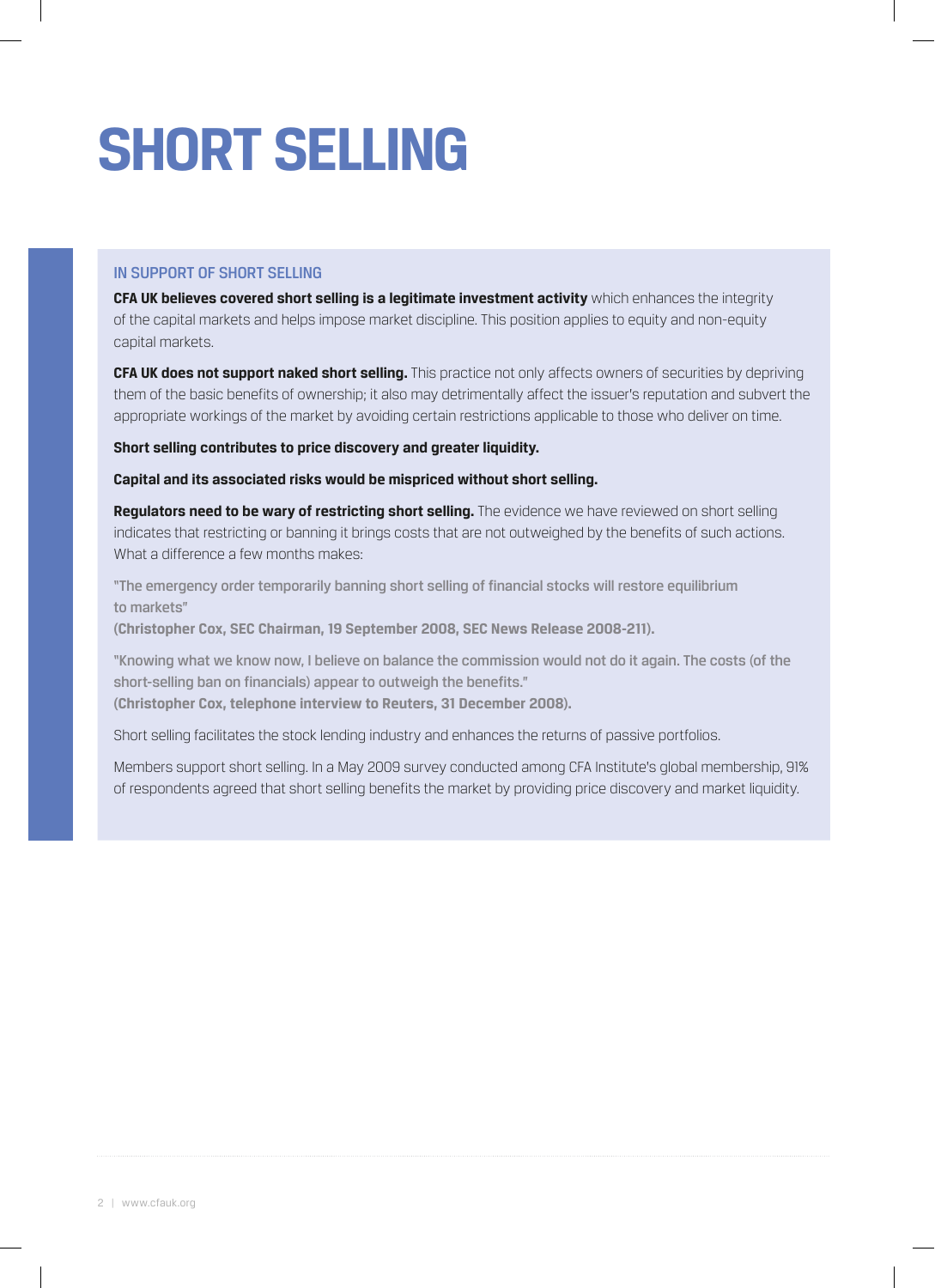#### PERCEPTION AND ASYMMETRY OF TREATMENT

Short selling is the practice whereby (equity and non-equity) market participants sell securities they do not own with a view of buying them back at a lower price. There are two main types of short selling –

- 1. Covered short selling the sale of securities that have been borrowed from the holder for a fee, so that the short seller can ensure delivery of the stock at settlement.
- 2. Naked short selling this is when securities have been sold but there is no arrangement in place to borrow or locate the securities.

When significant market dislocations arise, the causes of which are often complicated, short sellers make for convenient culprits and the result is the capital market equivalent of bear-baiting.

Short selling has long been vilified even though the views of short sellers have often been vindicated. However, the converse is not true when asset prices are rising, even if they are unjustified by the fundamentals; there is little call against those that have been buying securities in an exuberant manner. Both buyers and sellers should be able to express their views without impediment. Identifying one party as unwelcome encourages regular mispricing in the future. The prospect of placing constraints on short sellers is even more worrying when one considers the asymmetric risk and return trade–off these participants face; the maximum profit potential is 100% and the maximum potential loss is infinite, whereas the opposite applies to the unleveraged long position. If restrictions on short selling are to be pursued then logically these should be matched by limits on buying securities. We favour no such restrictions on either party.

#### EVIDENCE

According to Professor Charles Jones, Chair, Finance and Economics Division, Columbia University<sup>1</sup>, "virtually every piece of empirical evidence in every journal article ever published in finance concludes that without short sellers, prices are wrong". The study by Marsh and Payne<sup>2</sup> of the impact of the UK ban states that

"through the period of the ban, markets for financial stocks were substantially less efficient and that the role of the trading process aiding in price discovery was greatly reduced. The effects identified above were largely reversed once the ban was lifted. We thus argue that the ban had detrimental effects on the quality of UK equity markets and that, far from being stabilising. the ban exacerbated problems of volatility in the prices of and uncertainty in the values of UK financial stocks."

A recent EDHEC publication authored by Abraham Lioui<sup>3</sup>, professor of finance at EDHEC Business School, reaches similar conclusions based on an analysis of French financial stocks where short selling was prohibited. Lioui states that "The ban on short selling was followed by a sharp rise in the volatility of the markets, and on the stock markets concerned the impact of the ban was systematic; the impact on volatility was greater than that of the financial crisis. In general, the risk/ return possibilities of investors worsened. And although it is hard to substantiate the impact on the volatility of the shares, the rise in the volatility of these shares, which is undeniable, is a result of the rise in idiosyncratic risk and thus of the noise in the markets. As a consequence, share prices deviate yet more from their fundamental value. Furthermore, the desired effect on market trends has not been achieved (no reduction of the negative skewness of returns is being observed) and there is no evidence of the possible impact of this measure on extreme market movements."

The EDHEC report concludes that market participants viewed the bans as indicative of a deviation of the market authorities from their primary mission. In another paper by Lioui that looked at the impact of the ban on short selling on the broader market, Lioui concluded that: "(The) ban had a broad impact on the markets. It was responsible for a substantial increase in market volatility. The impact of the ban on the higher moments of index returns is not systematic (skewness and kurtosis of the return distribution of only few indices were affected) or robust (using some robust measures of higher moments makes the impact of the ban disappear). Thus, the ban didn't ease the downturn pressure in the financial markets."

*"Assessing the Shorting Ban," Professor Charles Jones, Columbia Ideas at Work , 17 December 2008 http://www4.gsb.columbia.edu/ideasatwork/feature/501376/As-*

*sessing+the+shorting+Ban Marsh, Ian W. and Payne, Richard G., Banning Short Sales and Market Quality: The U.K.'s Experience (July 20, 2010). Available at SSRN: http://ssrn.com/abstract=164584*

ªLioui, Abraham, The Impact of the 2008 Short Sale Ban On Stock Returns (March, 15 2010). Available at SSRN: http://ssrn.com/abstract=1571387<br>"Lioui, Abraham, Spillover Effects of Counter-Cyclical Market Regulation: Eviden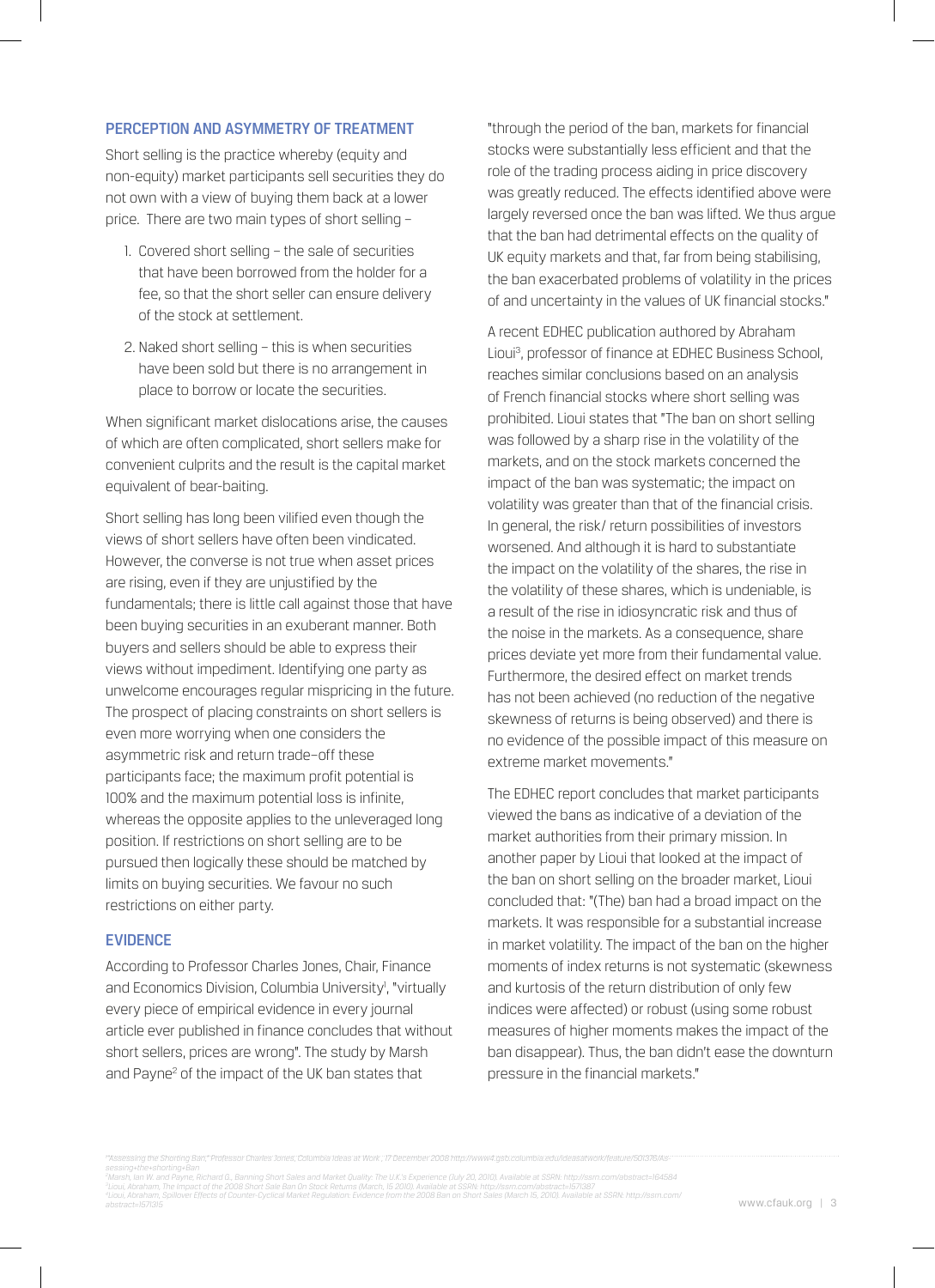In Beber and Pagano's<sup>5</sup> study of the short-selling bans in 30 countries (including several EU nations) during 2007-2009 found that the bans –

- (i) were detrimental for liquidity, especially for stocks with small market capitalization, high volatility and no listed options;
- (ii) slowed down price discovery, especially in bear market phases, and
- (iii) failed to support stock prices, except possibly for U.S. financial stocks.

In situations where the markets are experiencing periods of rising securities prices there may be technical and behavioural factors at play that limit the effectiveness of short selling. Short sellers may have been unable to borrow the securities because of a tightness of supply. Similarly, when securities' prices are riding a wave of optimism, short selling would have proved to be a highly risky activity given its risk/return trade off.

All too often when markets are experiencing dislocation, short sellers are often cited as a cause of the rise in volatility, when in fact such dislocations are caused by fundamental or structural factors. The market can often overlook the signals sent by the activity of short sellers and delay the incorporation of this information<sup>6</sup>. Karpoff et al find that equity market short sellers are able to identify and focus on companies that misrepresent their financial information. Short selling offers two benefits: a hastened pace of discovery and mitigated share price inflation of misrepresenting companies. Short sellers contribute to the imposition of market discipline.

Similarly, the fiscal concerns about periphery Eurozone nations were due more to fiscal dynamics and imbalances in their economies than the actions of short sellers. The EU Commission's detailed empirical investigation carried out by Arghyrou and Kontonikas<sup>7</sup> presents some key findings that are pertinent to the cause of the Eurozone debt crisis. It was when the broad market paid more attention to these countries' fundamentals that their borrowing costs rose. The report states that the premium required of many Eurozone countries was "mainly driven by accumulated intra-EMU macroeconomic imbalances and international risk conditions." In relation to the influence of activity in the Credit Default Swaps (CDS) the report states that although it cannot rule out that speculation in this market does take place; the authors "do not find evidence in favour of the hypothesis that speculation in CDS markets is a major force driving the euro debt crisis." The sharp decline in these nations' bond prices reflects the delayed incorporation of information. This raises a more important question- why did the implications of this publicly available information take so long to be incorporated into market prices?

Markets may decline rapidly due to inadequate market structures, rather than short selling. In the case of the 'flash crash' in May 2010, the trigger was a traditional US mutual fund hedging its equity portfolio; its hedging activity then exposed deficiencies in many of the structures of the electronic stock exchanges in the US<sup>8</sup>.

In addition to being a source of allocative efficiency, short sellers are also a source of revenue for holders of securities. Securities lending is a key element of covered short selling. Securities are lent to a third party in exchange for collateral in the form of shares, bonds or cash; the borrower pays the lender a fee and is contractually obliged to return the securities on demand. This payment enhances the returns of typically more passive portfolios. The borrower has to pass over to the lender any dividends/interest payments and corporate actions that may arise.

There are risks in securities lending but all securities lending arrangements are underpinned by market standard legal agreements (such as the Global Master Securities Lending Agreement or GMSLA). This is a trillion pound industry; DataExplorers' Q4 2010 review<sup>9</sup> states that in 2010 US\$1.7tn of securities were lent globally resulting in beneficial owners and custodians sharing revenues of \$7.6bn. Aggarwal, Saffi and Sturgess<sup>10</sup> state that, "most institutions have a securities lending program and consider it to be an important source of revenue with estimates of \$800 million in annual revenue for pension funds alone." The evidence we have reviewed on the impact of the bans or restrictions on short selling is unanimous in that such constraints add to volatility and detract from

5"Beber, Alessandro and Marco Pagano (2009), "Short-Selling Bans around the World: Evidence from the 2007-09 Crisis", CEPR Discussion Paper 7557.<br>6Short Sellers and Financial Misconduct (Digest Summary) Jonathan M. Karpoff

*http://www.dataexplorers.com/data-and-analysis/research*

*February 2011 8 "Flash Crash Forensics," Sherree Ducovny, CFA Magazine, Nov/Dec 2010. 9 DataExplorers: Securities Lending Review - The future of borrowing demand, Q4 2010 http://www.dataexplorers.com/sites/default/files/DX\_Quarterely\_q4.pdf*

*<sup>10&</sup>quot; Does Proxy Voting Affect the Supply and/or Demand for Securities Lending?", October 2010, Reena Aggarwal, Pedro A. C. Saffi, Jason Sturgess; paper can be found at*